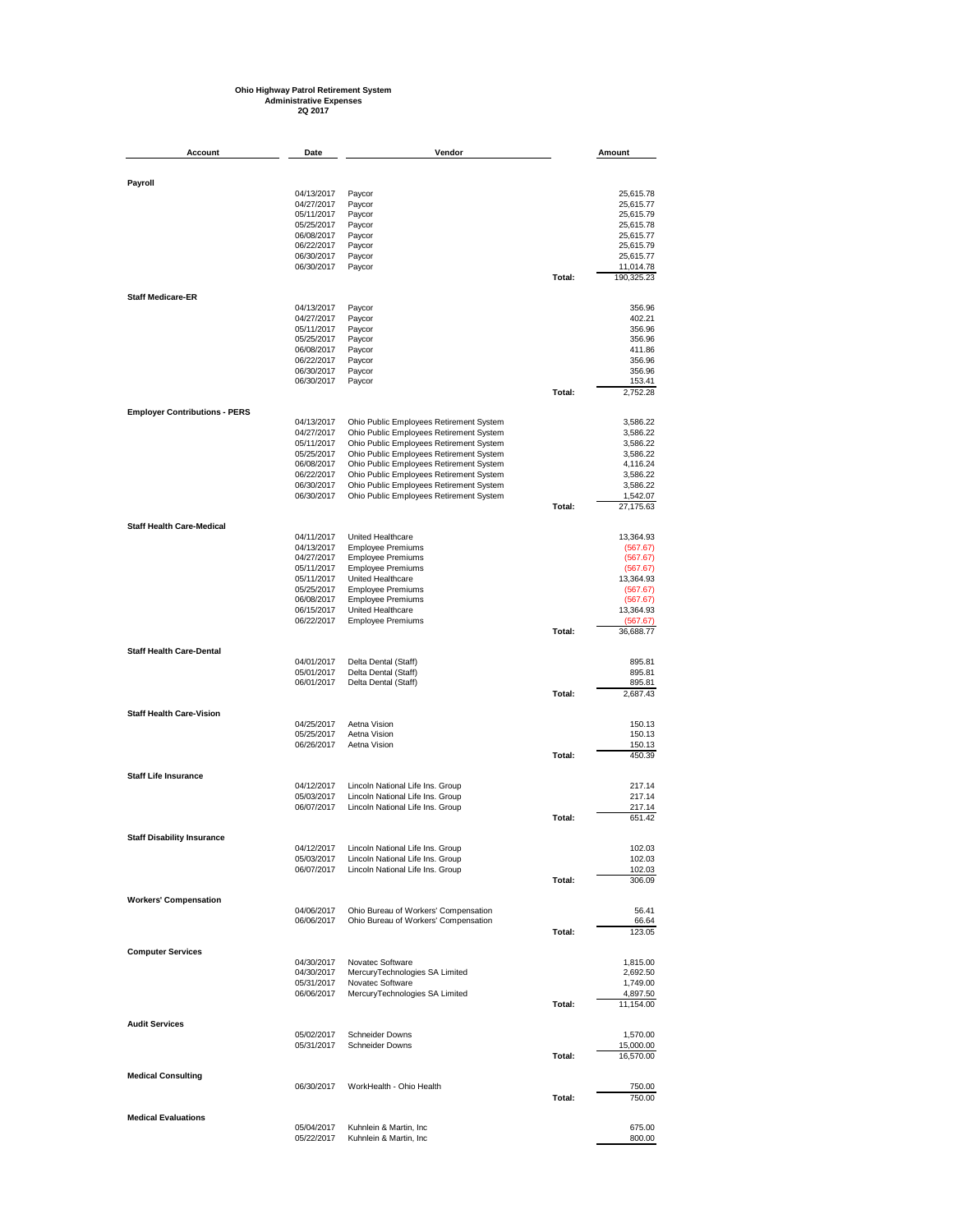| Account                                 | Date                     | Vendor                                                                         |        | Amount               |
|-----------------------------------------|--------------------------|--------------------------------------------------------------------------------|--------|----------------------|
|                                         |                          |                                                                                | Total: | 1,475.00             |
|                                         |                          |                                                                                |        |                      |
| <b>Legal Services</b>                   | 04/11/2017               | <b>Attorney General's Office</b>                                               |        | 2,863.10             |
|                                         | 04/30/2017               | Ice Miller LLC                                                                 |        | 383.50               |
|                                         |                          |                                                                                | Total: | 3,246.60             |
| <b>Service By Others</b>                |                          |                                                                                |        |                      |
|                                         | 04/01/2017               | <b>Avalon Benefit Services</b>                                                 |        | 37.80                |
|                                         | 04/14/2017               | Paycor Payroll Service                                                         |        | 68.26                |
|                                         | 04/18/2017               | Ohio Mobile Shredding                                                          |        | 45.82                |
|                                         | 04/28/2017<br>04/30/2017 | Paycor Payroll Service<br>Culligan                                             |        | 81.02<br>29.50       |
|                                         | 05/01/2017               | <b>Avalon Benefit Services</b>                                                 |        | 37.80                |
|                                         | 05/12/2017               | Paycor Payroll Service                                                         |        | 68.26                |
|                                         | 05/26/2017               | Paycor Payroll Service                                                         |        | 68.26                |
|                                         | 05/30/2017<br>05/31/2017 | Ohio Mobile Shredding                                                          |        | 45.86<br>29.50       |
|                                         | 06/01/2017               | Culligan<br><b>Avalon Benefit Services</b>                                     |        | 37.80                |
|                                         | 06/09/2017               | Paycor Payroll Service                                                         |        | 73.77                |
|                                         | 06/19/2017               | Pension Benefit Information (PBI)                                              |        | 1,600.00             |
|                                         | 06/23/2017               | Paycor Payroll Service                                                         |        | 78.26                |
|                                         | 06/30/2017               | Culligan                                                                       | Total: | 29.50<br>2,331.41    |
|                                         |                          |                                                                                |        |                      |
| <b>Education-Staff</b>                  | 04/03/2017               | Auditor of State                                                               |        | 350.00               |
|                                         | 04/17/2017               | National Association of Public Pension Attorneys                               |        | 895.00               |
|                                         |                          |                                                                                | Total: | 1,245.00             |
|                                         |                          |                                                                                |        |                      |
| <b>Membership Outreach</b>              | 04/10/2017               | Zaxby's                                                                        |        | 11.64                |
|                                         | 04/10/2017               | <b>Holiday Inn Express</b>                                                     |        | 111.39               |
|                                         | 04/10/2017               | Mission Inn Resort & Club                                                      |        | 342.17               |
|                                         | 04/30/2017               | Mark Atkeson                                                                   |        | 1,231.57             |
|                                         | 05/31/2017               | Mark Atkeson<br><b>Michael Press</b>                                           |        | 27.82<br>14.70       |
|                                         | 05/31/2017<br>06/30/2017 | Mark Atkeson                                                                   |        | 181.90               |
|                                         | 06/30/2017               | Dennis Smith                                                                   |        | 10.70                |
|                                         |                          |                                                                                | Total: | 1,931.89             |
| Printing                                |                          |                                                                                |        |                      |
|                                         | 06/20/2017               | Ricoh                                                                          |        | 352.23               |
|                                         |                          |                                                                                | Total: | 352.23               |
| <b>Postage and Supplies</b>             |                          |                                                                                |        |                      |
|                                         | 04/04/2017               | Pitney Bowes Inc                                                               |        | 500.00               |
|                                         | 04/08/2017               | United Parcel Service                                                          |        | 5.13                 |
|                                         | 04/10/2017               | Pitney Bowes Inc                                                               |        | 500.00               |
|                                         | 04/11/2017               | Pitney Bowes Inc                                                               |        | 147.72               |
|                                         | 05/30/2017<br>05/30/2017 | Pitney Bowes Inc<br>Pitney Bowes Inc                                           |        | 1,000.00<br>1,500.00 |
|                                         | 06/06/2017               | Pitney Bowes Inc                                                               |        | 95.99                |
|                                         | 06/12/2017               | Pitney Bowes Inc                                                               |        | 105.00               |
|                                         | 06/15/2017               | Pitney Bowes Inc                                                               |        | 800.00               |
|                                         |                          |                                                                                | Total: | 4,653.84             |
| <b>Telecommunications Services</b>      |                          |                                                                                |        |                      |
|                                         | 04/01/2017               | Time Warner Cable<br><b>Keytel Systems</b>                                     |        | 1,129.24             |
|                                         | 04/26/2017<br>05/01/2017 | Time Warner Cable                                                              |        | 21.00<br>1,133.77    |
|                                         | 06/01/2017               | Time Warner Cable                                                              |        | 1,126.54             |
|                                         |                          |                                                                                | Total: | 3,410.55             |
| <b>Computer Services-Offsite Server</b> |                          |                                                                                |        |                      |
|                                         | 04/01/2017               |                                                                                |        | 300.00               |
|                                         | 05/01/2017               |                                                                                |        | 300.00               |
|                                         | 06/01/2017               |                                                                                |        | 300.00               |
|                                         |                          |                                                                                | Total: | 900.00               |
| <b>Rent Expense</b>                     |                          |                                                                                |        |                      |
|                                         | 04/01/2017               | <b>Triangle Commercial Properties</b>                                          |        | 9,827.58             |
|                                         | 05/01/2017<br>06/01/2017 | <b>Triangle Commercial Properties</b><br><b>Triangle Commercial Properties</b> |        | 9,827.58<br>9,827.58 |
|                                         |                          |                                                                                | Total: | 29,482.74            |
|                                         |                          |                                                                                |        |                      |
| <b>Office Supplies</b>                  | 04/10/2017               | Amazon.com                                                                     |        | 35.99                |
|                                         | 04/10/2017               | Amazon.com                                                                     |        | 23.03                |
|                                         | 05/10/2017               | Office City                                                                    |        | 115.71               |
|                                         | 06/05/2017               | Office City                                                                    |        | 29.61                |
|                                         | 06/14/2017               | Proforma Graphic Service                                                       |        | 305.00               |
|                                         | 06/28/2017               | Office City                                                                    | Total: | 167.16<br>676.50     |
|                                         |                          |                                                                                |        |                      |
| <b>Ohio Retirement Study Council</b>    |                          |                                                                                |        |                      |
|                                         | 04/04/2017               | ORSC                                                                           | Total: | 642.96<br>642.96     |
|                                         |                          |                                                                                |        |                      |
| <b>Office Equipment Expense</b>         |                          |                                                                                |        |                      |
|                                         | 04/07/2017<br>04/10/2017 | Micro Center<br>Norton Anti-Virus                                              |        | 29.99<br>257.98      |
|                                         | 05/05/2017               | Micro Center                                                                   |        | 49.99                |
|                                         | 05/11/2017               | Acronis                                                                        |        | 85.99                |
|                                         | 05/20/2017               | Micro Center                                                                   |        | 15.99                |
|                                         | 06/27/2017               | Micro Center                                                                   | Total: | 54.99<br>494.93      |
|                                         |                          |                                                                                |        |                      |
| <b>Travel-Board Meetings</b>            |                          |                                                                                |        |                      |
|                                         | 04/20/2017<br>04/20/2017 | Larry A. Davis<br>Darryl Anderson                                              |        | 64.20<br>160.50      |